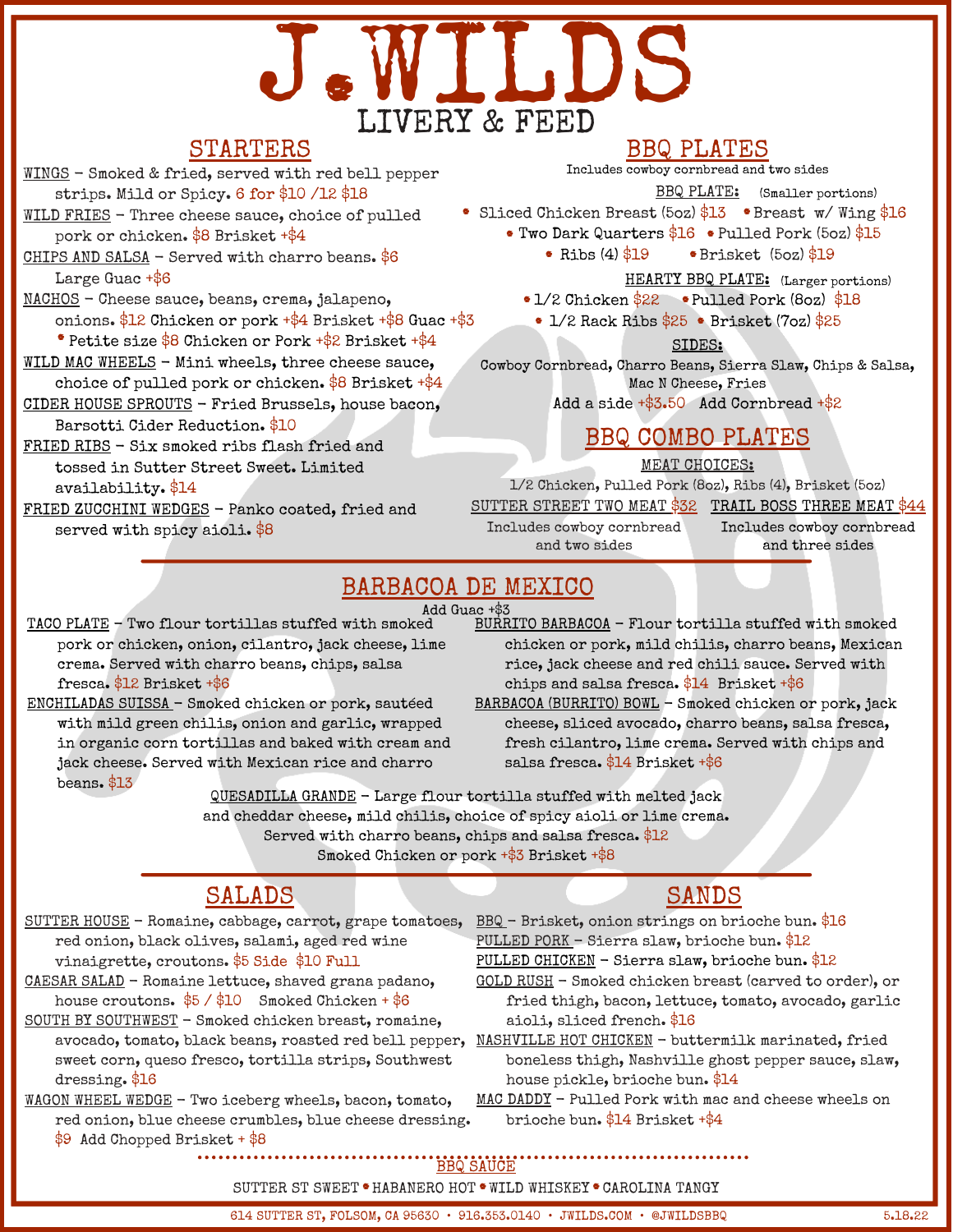## KIDS MENU

Ages 10 and under

#### KIDS MAC N CHEESE - One side of bread. \$6

#### KIDS BBQ PLATE INCLUDES COWBOY CORNBREAD

#### Add pork or chicken  $+\$2$

KIDS QUESADILLA - Jack and cheddar on a flour tortilla. \$6 Add Pork or Chicken +\$2

One meat & choice of Side \$9

 Choice of Chicken (Dark Quarter or sliced chicken breast ) or Pulled Pork. Brisket +\$6 Ribs  $(3 each) + $4$ 

## DESSERT

#### BANANA CREAM PUDDING - Whipped vanilla

 pudding, Nilla wafers, and sliced bananas. Single serving. \$4

WHISKEY BROWN BUTTER LAYER CAKE - Served with vanilla ice cream and house caramel sauce. Serves 2. \$8

Bogle Old Vine - Clarksburg 7.50 | 10.75 | 30



#### BEER 16 oz or 22oz

## \*\*PLEASE ASK YOUR SERVER ABOUT OUR CURRENT SELECTION OF DRAFT BEERS\*\*

# CRAFT COCKTAILS

| FOLSOM JULEP \$13                                 |                                    | MARGARITA \$8                                   |                             |  |  |
|---------------------------------------------------|------------------------------------|-------------------------------------------------|-----------------------------|--|--|
| Wild's twist on the Julep. Knob Creek, St.        |                                    | El Jimador Blanco, triple sec and lime juice.   |                             |  |  |
| Germaine, passion fruit and mint, make this a     |                                    | MOJITO \$8                                      |                             |  |  |
| tasty treat.                                      |                                    | Bacardi light Rum, fresh mint, and lime.        |                             |  |  |
| HOT LIGHTNING \$10                                |                                    | RASPBERRY LEMON DROP \$9                        |                             |  |  |
| Jalapeno, basil, and Agave heat up an already hot |                                    | Tito's, Chambord and lemon served up and        |                             |  |  |
| Moonshine. Very refreshing.                       |                                    | chilled.                                        |                             |  |  |
| HURRICANE \$12                                    |                                    | STABLE MULE \$10                                |                             |  |  |
| Light and dark rum, fresh lime and orange juice   |                                    | Tito's, ginger beer and lime make this cocktail |                             |  |  |
| meet a splash of passion fruit. Live a little!    |                                    | a stable staple.                                |                             |  |  |
| <b>BREEZY SIDECAR \$10</b>                        |                                    | WILD'S LEMONADE \$10                            |                             |  |  |
| Our version is Buffalo Trace, Cointreau,          |                                    | Buffalo Trace and home made lemonade. Not from  |                             |  |  |
| blackberry and lemon. Shaken and up.              |                                    | your local stand.                               |                             |  |  |
| <b>SMOKED OLD FASHIONED \$13</b>                  |                                    | SUTTER SWEET TITO'S TEA \$8                     |                             |  |  |
| Sazerac Rye Whiskey, sugar cube, orange and       |                                    | Sweet southern style tea spiked with Tito's     |                             |  |  |
| chocolate bitters. Delivered smoking.             |                                    | Handmade Vodka.                                 |                             |  |  |
| THE STALLION MARG \$14                            |                                    | WOODFORD PEACH LIMEADE \$10                     |                             |  |  |
| Patron Silver, Cointreau, lime juice and topped   |                                    | Woodford Reserve and a refreshing combination   |                             |  |  |
| with Grand Marnier.                               |                                    | of peach schnapps, cranberry and lime.          |                             |  |  |
|                                                   |                                    | WINES                                           |                             |  |  |
| <b>WHITE WINES</b>                                | 6oz   9oz   Bottle                 | <b>RED WINES</b>                                | Bottle<br>$60z$   $90z$     |  |  |
| <b>ROSE</b>                                       |                                    | HANGTOWN RED                                    |                             |  |  |
| Bieler Pere Et Fils Sabine -                      |                                    | SPECIAL HOUSE BLEND BOEGER,                     |                             |  |  |
| Coteaux D'Aix En Provence.                        | 8.5<br>$12$  <br>34<br>$\sim$ 1.00 | EL DORADO                                       | 7 <sup>1</sup><br>10<br>-28 |  |  |
|                                                   |                                    | <b>BARBERA</b>                                  |                             |  |  |
| PINOT GRIGIO                                      |                                    | Boeger - El Dorado                              | 9   12.50   36              |  |  |
| Bollini - Trentino, Italy                         | $7.5$   10.75  <br>30              |                                                 |                             |  |  |
|                                                   |                                    | CABERNET SAUVIGNON                              |                             |  |  |
| CHARDONNAY                                        |                                    | Bogle - Clarksburg                              | 7.50   10.75   30           |  |  |
| Bogle - Clarksburg                                | 7<br>10<br>28                      |                                                 |                             |  |  |
| Kendall Jackson - Napa                            | 9<br>13<br>36                      | ZINFANDEL                                       |                             |  |  |